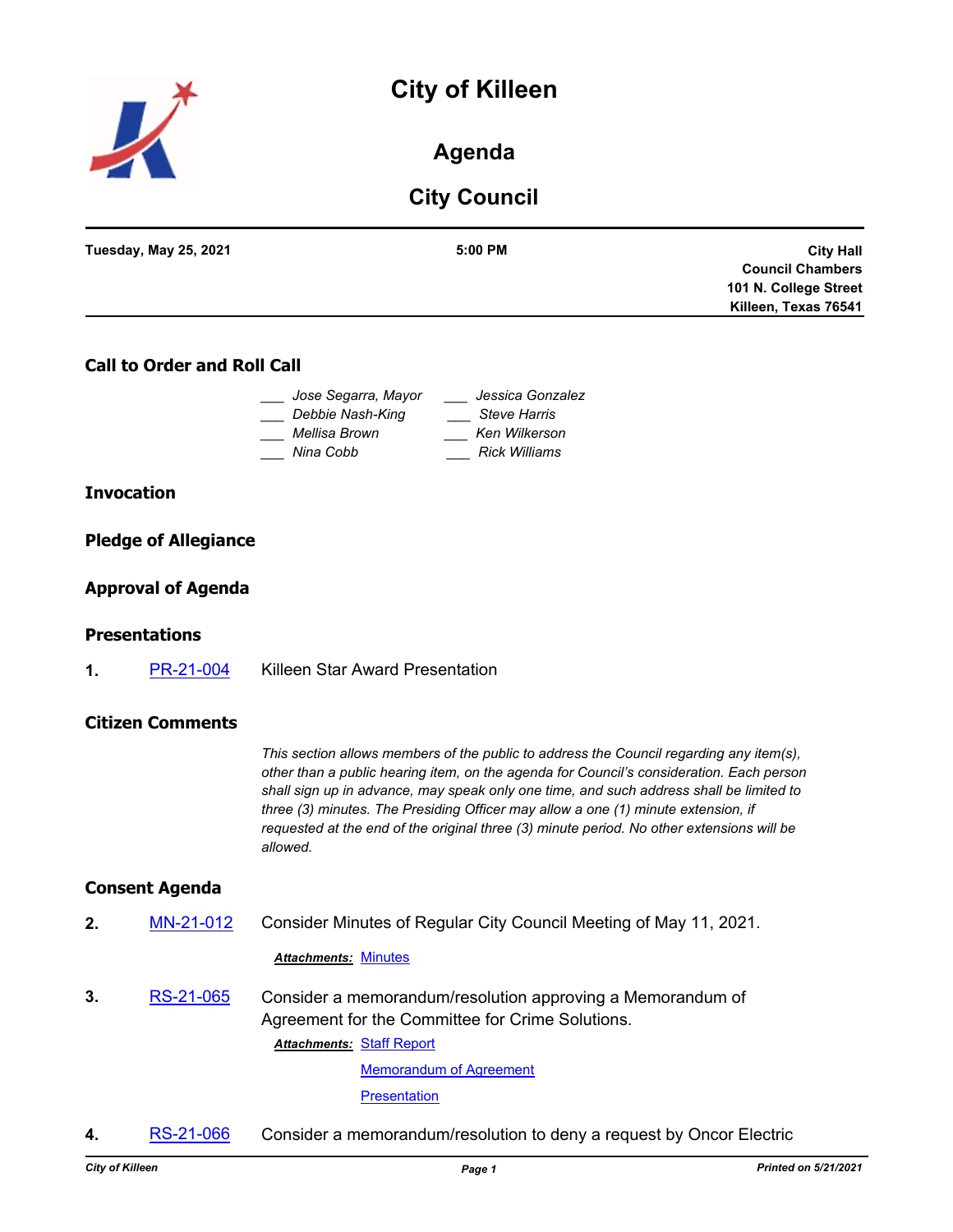Delivery Company LLC to amend its Distribution Cost Recovery Factor, and to authorize the City's participation with the Oncor Cities Steering Committee.

**Attachments: [Staff Report](http://killeen.legistar.com/gateway.aspx?M=F&ID=9c55e70a-3747-4d3d-9a56-91d26329c9f9.pdf) [Resolution](http://killeen.legistar.com/gateway.aspx?M=F&ID=99c467b8-2eeb-4ddf-81ad-63726d0e845d.pdf) [Presentation](http://killeen.legistar.com/gateway.aspx?M=F&ID=639756fa-d29a-4c59-b7c7-fe39fe367076.pdf)** 

**5.** [RS-21-067](http://killeen.legistar.com/gateway.aspx?m=l&id=/matter.aspx?key=5462) Consider a memorandum/resolution approving the investment advisory services agreement with Valley View Consulting, LLC in an amount not to exceed \$50,000.

> **Attachments: [Staff Report](http://killeen.legistar.com/gateway.aspx?M=F&ID=f82b9194-c34c-46cd-a3cd-ec4516ecbc3c.pdf) [Agreement](http://killeen.legistar.com/gateway.aspx?M=F&ID=7df49f8b-833f-4c5c-ae82-c67681f4ef63.pdf)** [Certificate of Interested Parties](http://killeen.legistar.com/gateway.aspx?M=F&ID=4aad5f51-3e17-41ca-9edf-92d9592aa259.pdf) **[Presentation](http://killeen.legistar.com/gateway.aspx?M=F&ID=bb4da292-46d3-4608-b228-108374568a0a.pdf)**

**6.** [RS-21-068](http://killeen.legistar.com/gateway.aspx?m=l&id=/matter.aspx?key=5405) Consider a memorandum/resolution amending the Financial Governance Policy to revise the utility bill contributions policy related to summer youth programs.

[Staff Report](http://killeen.legistar.com/gateway.aspx?M=F&ID=4bd85f6c-bcce-4d5f-86f8-7cc89802d101.pdf) *Attachments:*

**[Draft Application](http://killeen.legistar.com/gateway.aspx?M=F&ID=cc50bae2-f513-4c20-b0d4-1bc7ecef5d54.pdf) [Policy](http://killeen.legistar.com/gateway.aspx?M=F&ID=4b8ac11f-a5fd-4513-bf73-747b53087f5d.pdf) [Presentation](http://killeen.legistar.com/gateway.aspx?M=F&ID=8539ed06-b4b7-4af4-8357-46b4505d9ced.pdf)** 

**7.** [RS-21-069](http://killeen.legistar.com/gateway.aspx?m=l&id=/matter.aspx?key=5485) Consider a memorandum/resolution appointing City of Killeen representatives to the Hill Country Transit Technical Advisory Committee. *Attachments:* [Staff Report](http://killeen.legistar.com/gateway.aspx?M=F&ID=7fd56fe4-d338-441a-bbf1-884c89e8fbf9.pdf)

## **Resolutions**

**8.** [RS-21-070](http://killeen.legistar.com/gateway.aspx?m=l&id=/matter.aspx?key=5500) Consider a memorandum/resolution to fly the Juneteenth Day flag at City Hall.

*Attachments:* [Staff Report](http://killeen.legistar.com/gateway.aspx?M=F&ID=e346ff93-72b3-4571-9b4e-99aad4b4ed04.pdf)

**9.** [RS-21-071](http://killeen.legistar.com/gateway.aspx?m=l&id=/matter.aspx?key=5501) Consider a memorandum/resolution appointing presiding and alternate judges for the June 12, 2021 second election. [Staff Report](http://killeen.legistar.com/gateway.aspx?M=F&ID=1115530f-e6a4-4a00-a5e4-cb48054a7e0b.pdf) *Attachments:*

**[Presentation](http://killeen.legistar.com/gateway.aspx?M=F&ID=a23c27e2-6b30-4bc2-b195-8be9109361c6.pdf)** 

### **Public Hearings**

**10.** [PH-21-021](http://killeen.legistar.com/gateway.aspx?m=l&id=/matter.aspx?key=5414) HOLD a public hearing and consider an ordinance requested by Jennifer Iglesias on behalf of The Uresti Group LTD Co. (Case #Z21-07) to rezone approximately 2.569 acres out of the William H. Cole Survey, Abstract No. 200, from "A" (Agriculture District) to "SR-1" (Suburban Residential Single-Family Residential District). The property is located along the east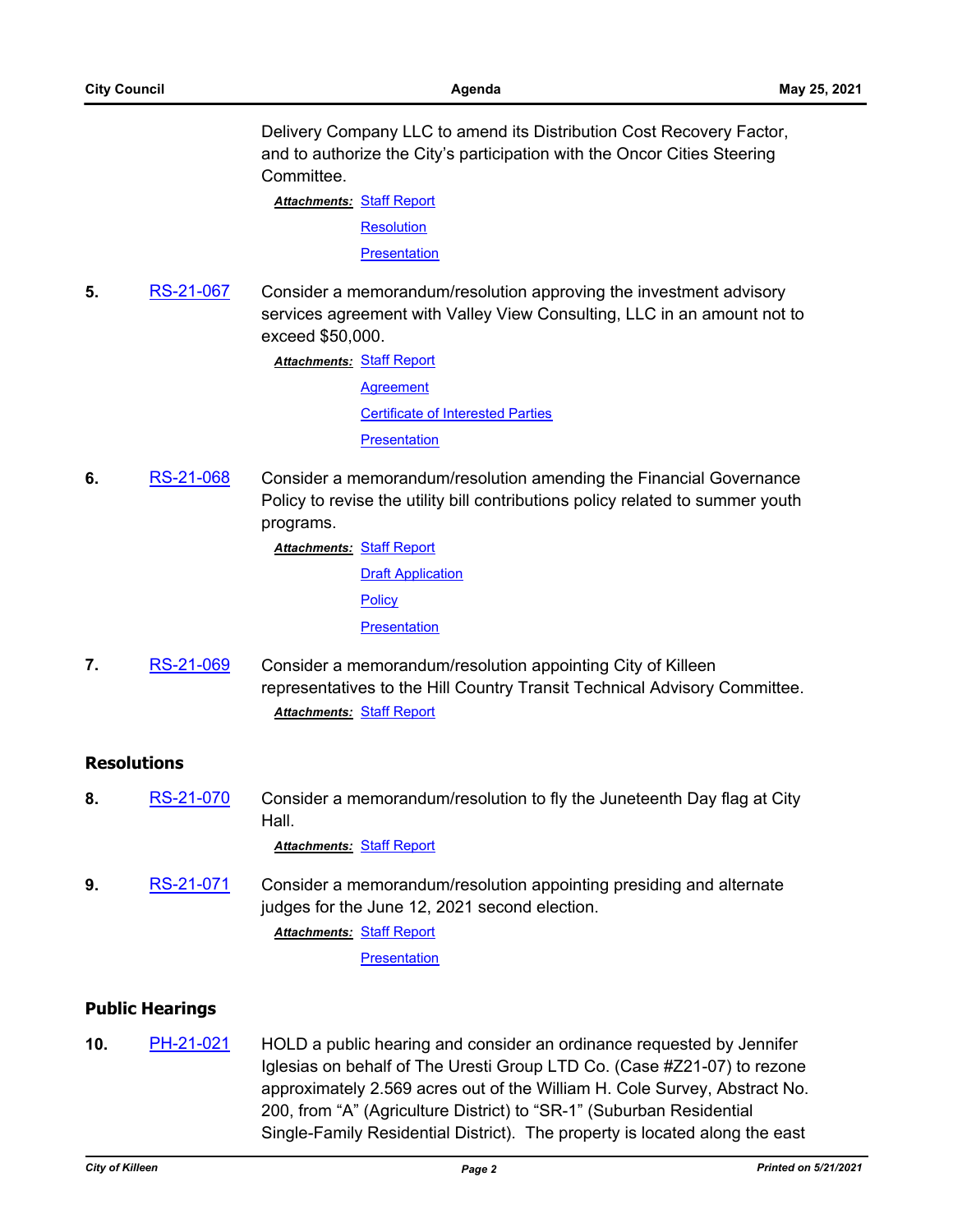right-of-way of Trimmier Road and is approximately .75 miles north of Chaparral Road.

**Attachments: [Staff Report](http://killeen.legistar.com/gateway.aspx?M=F&ID=71de6e4b-7d2d-43b4-8368-e2c559d7133b.pdf)** 

- **[Maps](http://killeen.legistar.com/gateway.aspx?M=F&ID=d8e4e707-70ba-474a-a11d-ef47395b266f.pdf) [Minutes](http://killeen.legistar.com/gateway.aspx?M=F&ID=624044ea-e03d-4ec5-befa-42933e0b654e.pdf)**
- **[Ordinance](http://killeen.legistar.com/gateway.aspx?M=F&ID=bbb94fd3-0980-4846-87b3-59cfaf86b896.pdf)**
- **[Considerations](http://killeen.legistar.com/gateway.aspx?M=F&ID=477e9032-0688-4fcf-8a90-6d51b8fd99b1.pdf)**
- **[Presentation](http://killeen.legistar.com/gateway.aspx?M=F&ID=caebec27-cbf5-49c1-81be-3b1ea6e9922c.pdf)**
- **11.** [PH-21-022](http://killeen.legistar.com/gateway.aspx?m=l&id=/matter.aspx?key=5465) HOLD a public hearing and consider an ordinance requested by True Fountain LLC (Case #FLUM 21-01) to amend the Comprehensive Plan's Future Land Use Map (FLUM) from a 'General Residential' (GR) designation to a 'General Commercial' (GC) designation for approximately 0.55 acres, being out of the J.E. Maddera Survey, Abstract No. 600. The property is addressed as 5603 Bunny Trail, Killeen, Texas.

**Attachments: [Staff Report](http://killeen.legistar.com/gateway.aspx?M=F&ID=7e0e7b8d-6aad-4acb-9314-ec793e9322ed.pdf) [Maps](http://killeen.legistar.com/gateway.aspx?M=F&ID=1a84117c-ef38-4888-8d5f-2a3a41b69b06.pdf) [Minutes](http://killeen.legistar.com/gateway.aspx?M=F&ID=ec5b2351-7937-4bb6-8f8a-5c6cfaac13f8.pdf) [Ordinance](http://killeen.legistar.com/gateway.aspx?M=F&ID=ef9f2140-8e00-409c-b6de-786a894128bf.pdf) [Considerations](http://killeen.legistar.com/gateway.aspx?M=F&ID=00b4364e-154b-4228-a8bb-8679a989ca4a.pdf) [Presentation](http://killeen.legistar.com/gateway.aspx?M=F&ID=b40feb43-d60c-4cb9-9fac-4619a6f535fe.pdf)** 

**12.** [PH-21-023](http://killeen.legistar.com/gateway.aspx?m=l&id=/matter.aspx?key=5466) HOLD a public hearing and consider an ordinance requested by True Fountain LLC (Case #Z21-08) to rezone approximately 5.15 acres out of the J. E. Maddera survey, Abstract 600, from "R-1" (Single-Family Residential District) to "R-2" (Two-Family Residential District) and "B-3" (Local Business District). The property is addressed as 5603 Bunny Trail, Killeen, Texas.

**Attachments: [Staff Report](http://killeen.legistar.com/gateway.aspx?M=F&ID=2c8ab8a2-7e18-4e9f-9102-41297fc8a938.pdf)** 

**[Maps](http://killeen.legistar.com/gateway.aspx?M=F&ID=7a0ae927-87b8-4f39-8dd2-ef36abf4b409.pdf) [Minutes](http://killeen.legistar.com/gateway.aspx?M=F&ID=58a75a00-a1de-40d9-a58d-8e93d94744ad.pdf) [Ordinance](http://killeen.legistar.com/gateway.aspx?M=F&ID=66b30885-05b3-45f1-89c7-a46d5e9bb012.pdf) [Considerations](http://killeen.legistar.com/gateway.aspx?M=F&ID=318f817d-e46b-4e25-bf77-04df1c206762.pdf) [Presentation](http://killeen.legistar.com/gateway.aspx?M=F&ID=ad892a9f-5e4b-43ed-ba8d-03d8e25a43f6.pdf)** 

*\_\_\_\_\_\_\_\_\_\_\_\_\_\_\_\_\_\_\_\_\_\_\_\_\_\_\_\_\_\_\_*

# **Adjournment**

*I certify that the above notice of meeting was posted on the Internet and on the bulletin boards at Killeen City Hall and at the Killeen Police Department on or before 5:00 p.m. on May 20, 2021.*